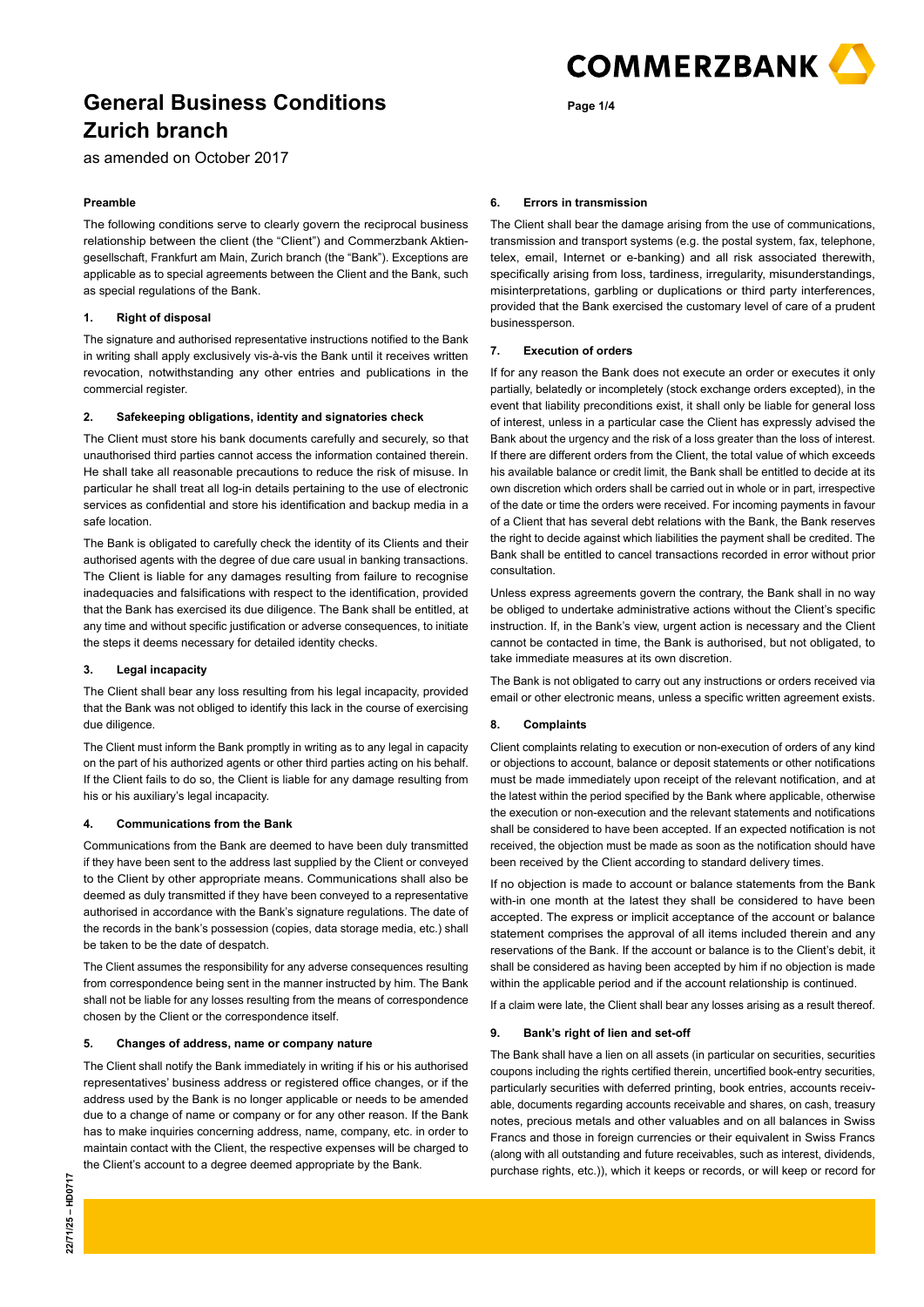

the Client's account, whether on its premises or elsewhere, and a right of set-off, with respect to all present and future accounts receivable, for all its claims arising from the bank account (including if the claims are conditional), irrespective of the date due or currency. The Bank can also offset the Client's debit balances against his credit balances at any time, regardless of the currency. This also applies for credits and loans with special securities or without securities.

If, in the Bank's view, the value of the liens decreases or the coverage excess is no longer sufficient for other reasons, the Bank shall have the right to request additional coverage and/or partial payment of the debt. If the Client does not comply with the Bank's request within the period specified, if notification cannot be given or if there are extraordinary circumstances, the debt shall become due immediately and the Bank shall be entitled to recover it.

If, in the event of claims arising against the Client, the Bank initially refrained from requesting purchase or additional coverage of securities in whole or in part, it can also request these at a later date.

If the Client is in default with his payment, the Bank shall have the option of realising the liens by enforced sale or sale on the open market without further notice. The Bank shall be free to impose and carry out the customary enforcement, irrespective of the provisions of Article 41 of the Swiss Federal Act on Debt Collection and Bankruptcy or similar provisions of an applicable legal system, and in place of or alongside the previously mentioned sale on the open market, without first realising the liens or being obliged to take debt recovery action. The Bank is entitled to assume responsibility for the realisation itself.

#### **10. Account transactions**

The agreed or standard interest, interest surcharges, commissions, fees, costs, taxes and duties shall be credited or debited to the Client immediately or periodically at the Bank's discretion.

The corresponding credit or debit advice shall take place in periodic account or balance statements at the Bank's discretion, but can also occur in the form of daily statements, monthly statements or separate book-entry advices.

If several persons are indebted in respect of an account or balance, they shall be jointly liable.

### **11. Conditions and fees**

The Bank shall impose interest, commission and fees for its services in accordance with the applicable rates as per the separate price list. The Bank reserves the right to amend the rates at any time. Amendments shall be notified to the Client by means of circular letters or by other appropriate means and shall be considered to have been accepted if no objection is made with-in the period specified by the Bank, and at the latest within one month of notification of the new price list by post or by other appropriate means.

The Bank may charge for exceptional efforts and costs and other expenses incurred.

Interest, commissions and fees are understood to be net for the Bank. The Bank can charge foreign costs and fees, taxes and duties in addition.

For exceeding credit limits, account overdrafts and loan interest not paid on expiry (delay by debtor) an interest surcharge determined by the Bank will be charged from the relevant date and in accordance with the accounting relationship.

#### **12. Compensation**

The Bank can receive remunerations, commissions, reductions, reimbursements or other financial or non-financial services ("compensation") for the provision of services (in particular distribution services) from third parties (in particular product providers, including other companies of the Commerzbank group). This compensation shall be received due to contracts between the Bank and the third parties. The Client expressly waives any handover of such compensation, which in the absence of a relevant agreement is or could be subject to an obligation to handover, and thereby accepts that the Bank may retain this compensation as additional remuneration. The basis of calculation and scope of the specified compensation is to be taken from the Bank's separate price list. The Client is aware and accepts that the payment of such compensation by third parties could lead to a conflict of interests of the Bank. The Bank takes into account the potential conflict of interests arising through payment of such compensation by third parties by ensuring that the Client's interests remain protected through measures that conform to international standards.

#### **13. Accounts in foreign currencies**

**Page 2/4**

Bank assets equivalent to credit balances of the Client in a foreign currency will be invested in the same currency within and outside the country or the currency area of the currency in question. The Client shall bear proportionately all economic and legal consequences that should affect the total credit balances of the Bank in the country of the currency or the currency area or the assets as a result of political measures, taxes and charges. For foreign currency accounts, the Bank shall discharge its obligations exclusively at the registered address of the branch or office at which the account is held, and solely through the establishment of a credit balance at its branch, at a sister bank, at a correspondent bank or at a bank nominated by the Client in the country of the currency. For current accounts in a foreign currency the counterinvestment shall take place in the country of the respective currency.

#### **14. Drafts, cheques and other instruments**

The Bank shall be entitled to charge back discounted or credited unpaid drafts, cheques or other instruments. The same shall apply if cheques already paid subsequently prove to be missing, forged or defective. Regard-less of this, the Bank shall retain a claim to payment of the total amount of the draft, cheque or similar instrument, along with related claims against any party liable under the instrument pending the settlement of any outstanding debit balance.

### **15. Termination of bank relationship**

The Bank reserves the right to cancel existing business relationships, in particular credit balances agreed or in use, with immediate effect, in which case any loans shall immediately become due for repayment. Agreements governing the contrary remain reserved. Standard bank default interest shall be payable on outstanding amounts together with interest from the due date.

The Client shall inform the Bank immediately of where to transfer the assets and credit balance deposited with Bank. If the Client does not fulfil this obligation within the period specified by the Bank, the Bank can physically deliver these assets or liquidate them and send the proceeds and the Client's remaining credit balance to the last-known service address of the Client in the form of a cheque in a currency determined by itself with discharging effect.

#### **16. Saturdays equivalent to bank holidays**

Saturdays shall be equivalent to an official bank holiday in all business transactions with the Bank.

#### **17. Recording of telephone conversations**

The Client hereby agrees that the Bank and other companies of the Commerzbank group may record telephone conversations between the Client and the Bank or other companies of the Commerzbank group and retain them for a limited time. The Client also agrees that these recordings may be used for the purpose of evidence.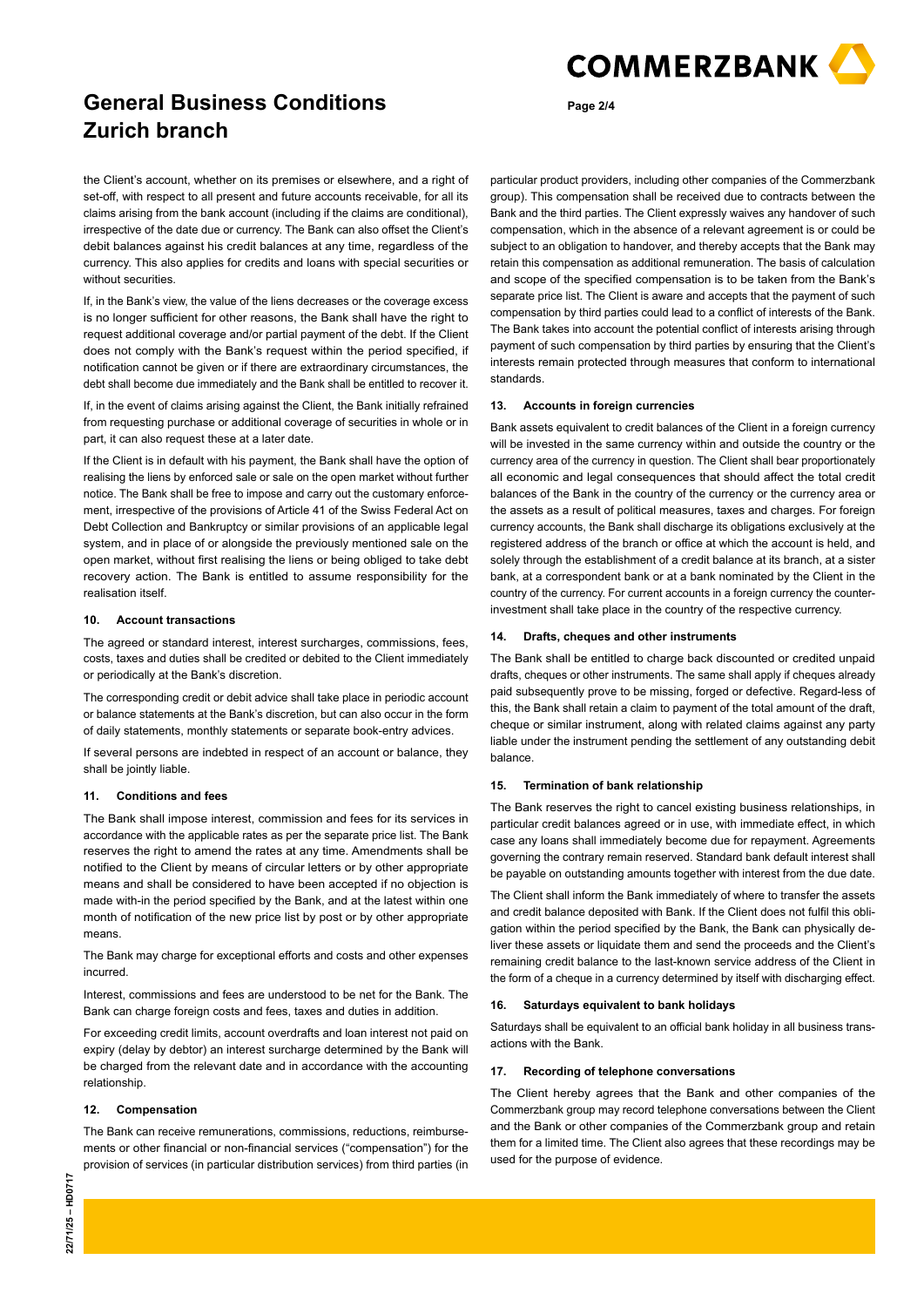

#### **18. Reservation of special conditions**

For special types of business and services, special conditions issued by the Bank shall apply alongside these General Business Conditions. In the case of contradictions, the special conditions shall take precedence over the General Business Conditions.

Alternative agreements between the Client and the Bank remain reserved.

#### **19. General data processing and outsourcing operations**

The Bank shall be authorised, in the course of its business activity and with consideration for the statutory regulations on data protection, to process data collected from Clients, including personal data and character profiles, such as information relating to their financial, professional and personal environment, for standard banking purposes and on the basis of statutory requirements. The Client is aware and accepts that the Bank may disclose personal data within the Bank in conjunction with the development and maintenance of the business relationship and may also process personal data for the purposes of advertising or for market or opinion research.

Commerzbank AG, its foreign subsidiaries and companies belonging to the group cooperate closely in the interests of advising and supporting their Clients comprehensively. In order that Commerzbank AG, with registered office in the Federal Republic of Germany, including its foreign subsidiaries and companies belonging to the group, can advise and support their Clients comprehensively in all bank transactions and financial services, such as investment and risk management, financing, cash management and international business, the Client accepts that the Bank, Commerzbank AG and its foreign subsidiaries and companies belonging to the group shall transfer data of the Client to one another and make it electronically accessible to one another for local processing and use, for the purposes of incorporating and providing advice and Client service.

The Client also accepts that the Bank, Commerzbank AG, its foreign branches and companies belonging to the group shall outsource certain areas of business and services, including in the area of electronic data processing, data storage and retention, information technology (maintenance and operation), the processing of bank transactions (payment transactions, securities trading and deposits, especially the processing, administering and safekeeping of securities and other financial instruments etc.), risk management (credit analysis, credit risk monitoring, monitoring of credit and trading limits, etc.), administrative activities (master data management, documents management, accounting, debt collection, etc.) and compliance, in whole or in part and taking into consideration the statutory regulations, to other companies, including companies of the Commerzbank group, both domestic and foreign and that they shall transfer the Client data necessary for this purpose to the respective service provider.

In compliance with the statutory requirements, the necessary security measures for the protection of data and prevention of data transfer to unauthorised persons (for example through internal provisions and information technology measures) are in place. However Commerzbank AG expressly advises the Client that data that enters a foreign country via outsourcing or transfer due to a request by head office, a foreign branch or foreign company belonging to the group or another foreign company is no longer protected by Swiss law, but is subject to the respective foreign legislation, which may offer a lower level of protection, and that the foreign laws and official directives can require transmission of this data to authorities or other third parties.

The actual location of foreign subsidiaries and information about which companies currently belong to the Commerzbank group can be found at www.commerzbank.de/crossborder and will be handed over or sent on request.

#### **20. Bank Client confidentiality and other confidentiality provisions**

Institutions, employees and agents of the Bank are, due to data privacy, Bank Client confidentiality and other provisions, subject to the obligation to maintain secrecy regarding the Client's business transactions. The Client hereby releases the Bank from those obligations of confidentiality insofar as this is necessary to safeguard the legitimate interests of the Bank, in particular:

- if legal proceedings or criminal charges were threatened or initiated by the Client against the Bank in Switzerland or abroad,
- to secure or enforce claims of the Bank and enable it to make use of securities of the Client or third parties in Switzerland or abroad,
- to collect claims of the Bank against the Client in Switzerland or abroad, and
- if the Client made allegations against the Bank in public, to the media or to the authorities in Switzerland or abroad.

Furthermore, the Client hereby releases the Bank from its obligations of confidentiality for the processing of bank transactions which the Bank conducts for the Client (e.g. payment transactions, securities trading and deposits, in particular purchase, receipt and delivery, safekeeping and sale of securities and/or safe custody assets, transactions in foreign exchange and precious metals, derivative/OTC transactions), in particular when the respective bank transaction has a foreign element. In this context, the Bank is both entitled and mandated to disclose Client data and other data to third parties in Switzerland and abroad who are involved in such bank transactions (e.g. stock exchanges, brokers, banks, trade repositories, processing units and third party custodians, issuers, public authorities or their representatives as well as other third parties that are involved), so that the respective transactions and services can be performed as agreed and the requirements of the applicable laws, regulations, contractual provisions and other rules, business and trading practices as well as of compliance standards in Switzerland and abroad can be met.

The Client also hereby expressly waives the protection of the confidentiality provisions mentioned above in relation to the processing of personal data within the companies of the Commerzbank group and outsourcing (see also clause 19 above), and authorises the Bank to disclose Client data and other data in this context.

In addition, the Bank's statutory and regulatory obligations of disclosure and notification remain reserved.

# **21. Amendments to the General Business Conditions**

The Bank reserves the right to amend the General Business Conditions at any time. Amendments shall be notified to the Client by means of circular letters or by other appropriate means and shall be deemed to have been accepted if no objection is made within the period specified by the Bank, and at the latest within one month of notification.

#### **22. Partial nullity**

If parts of the General Business Conditions, the special conditions or other agreements of the Bank or between the Client and the Bank are null or void, the remaining provisions or partial provisions shall not be affected. The inapplicable provision or partial provision shall be deemed to have been replaced by a provision or partial provision that achieves the originally intended purpose as comprehensively as possible in a legally compliant manner.

#### **23. Applicable law, place of jurisdiction and out-of-court arbitration**

All legal relations of the Client or his authorised representative with the Bank are exclusively subject to Swiss law, unless other statutory provisions must be applied mandatorily.